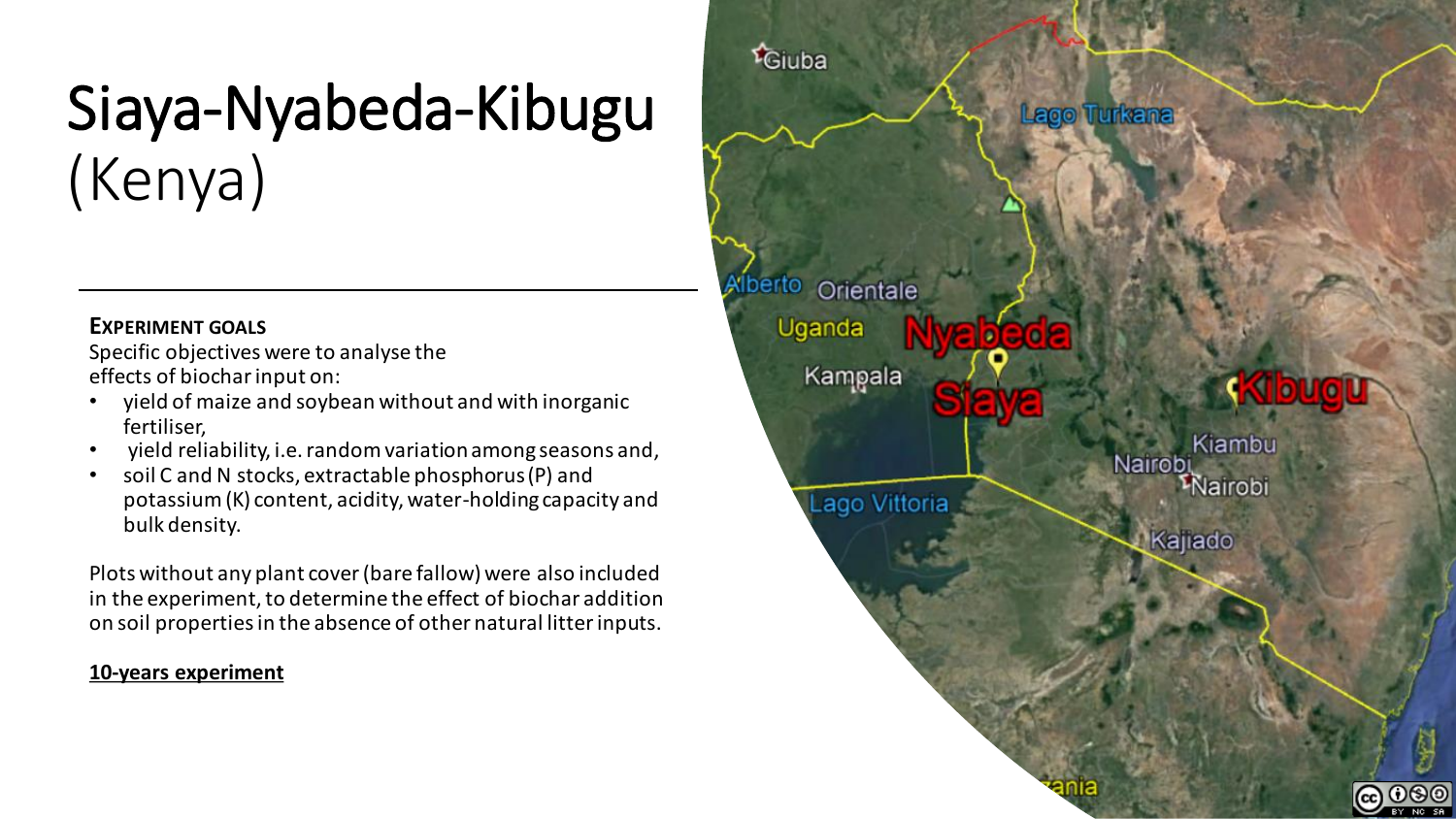# **SITE DESCRIPTION**

The field experiments were carried out in two sub-humid areas: two sites (Siaya,Nyabeda) in Siaya County in the Lake Victoria basin and two (Kibugu,Embu) in Embu County, located on the foothills of Mount Kenya.

All the sites have a bimodal annual precipitation pattern, with long rains (LR) and short rains (SR), during which maize and soybean, respectively, were grown. The crop rotation thereafter consisted of maize (Zea mays) grown during the long rains, followed by soybeans (Glycine max) grown during the short rains.

#### Table 1

Location of the Kibugu, Nyabeda and Siaya experimental sites, soil pH and soil texture (mean  $\pm$  stdev) measured at the start of the experiments in November 2006.

|                      | Kibugu           | Nyabeda               | Siaya                    |
|----------------------|------------------|-----------------------|--------------------------|
| County               | Embu             | Siaya                 | Siaya                    |
| Latitude             | $0^\circ 30' S$  | $0^{\circ}$ 07' 51" N | $0^{\circ}$ 08' $01''$ N |
| Longitude            | $37^\circ 30'$ E | 34° 24' 11" E         | $34^{\circ}$ 24' $18"$ E |
| Altitude (m)         | 1480             | 1333                  | 1347                     |
| pH(H <sub>2</sub> O) | 5.01             | 5.96                  | 5.25                     |
| SOC $(\%; n = 9)$    | $2.01 \pm 0.17$  | $1.66 \pm 0.12$       | $1.56 \pm 0.16$          |
| Sand $(\%; n = 3)$   | $21.7 \pm 2.3$   | $23.0 \pm 4.2$        | $22.4 \pm 2.0$           |
| Clay $(\%; n = 3)$   | $43.5 \pm 1.1$   | $60.1 \pm 5.3$        | $60.1 \pm 2.0$           |

## **BIOCHAR AND ITS APPLICATION IN THE FIELD**

At each field site, a complete randomized block experiment was established with three replications and three main treatments; bare fallow (**Fal**), unfertilised crop (**UC**) and fertilised crop (**FC**) and with the biochar (**BC**) addition as a split-plot treatment in all plots. Plots with main treatments measured 8m by 12m and were surrounded by a buffer strip of 0.75m or 1.0 m .

The biochar used was sourced from an artisanal charcoal maker and was produced mainly from Acacia spp. wood, through pyrolysis in brick kilns. The application rate was 100 Mg dry weight ha<sup>-1</sup>, which was divided between two equal doses applied at the start of growing seasons SR2006 and LR2007. The biochar was spread by hand and then incorporated to around 20 cm depth using hoes.

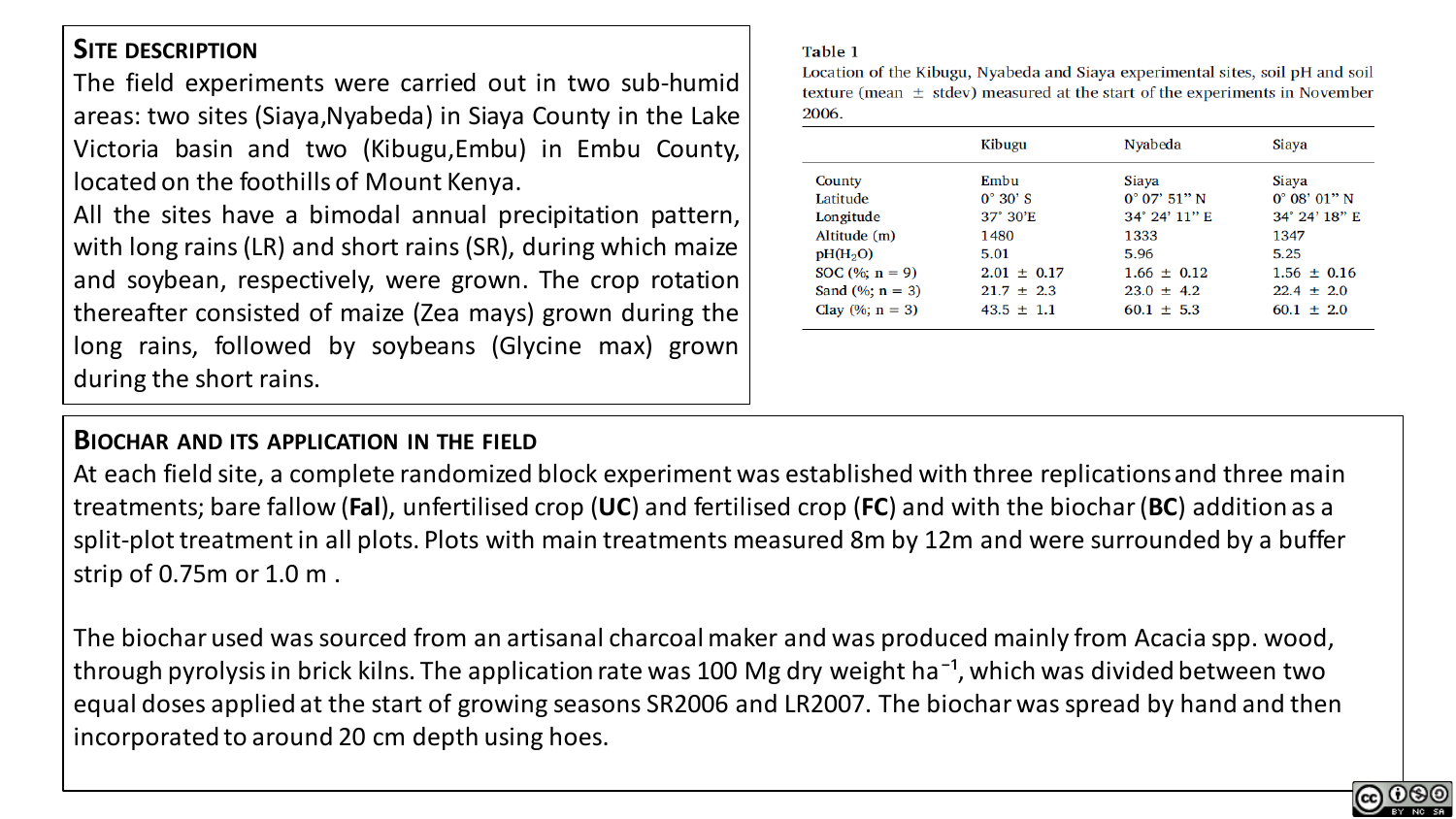# **Measured parameters**

**Field conditions**: rainfall **Crop yield and nutritional status:** 4.5m<sup>2</sup> at the centre of each subplot has been harvested and quantified for maize and soybean yield calculation **Soil analysis and interactions with biochar**: soil analysis at T0, periodic soil analysis, pH, N, P, SOC, bulk density, K **Biochar dynamics and matrices**: degradation of biochar, soil carbon contribution **Carbon dynamics**: soil respiration **Plant-soil dynamics and interactions**: carbon and nitrogen soil-plant dynamics

# **Key findings**

- 1. The seasonal yield increase due to biochar application was in average around 1.2 Mg ha<sup>{-1}</sup> for maize and 0.4 Mg for soybean, independently of fertilisation, over seasons and sites.
- 2. The effect on maize and soybean yield of adding biochar to soil persisted over the whole 10-year period.
- 3. About 40% of biochar C was apparently lost through mineralization, erosion or vertical translocation.
- 4. Biochar application increased nitrogen mineralization from native soil organic matter

# **Planned activities or potential experimental activities**

Intention to maintain the field plot active for future researches